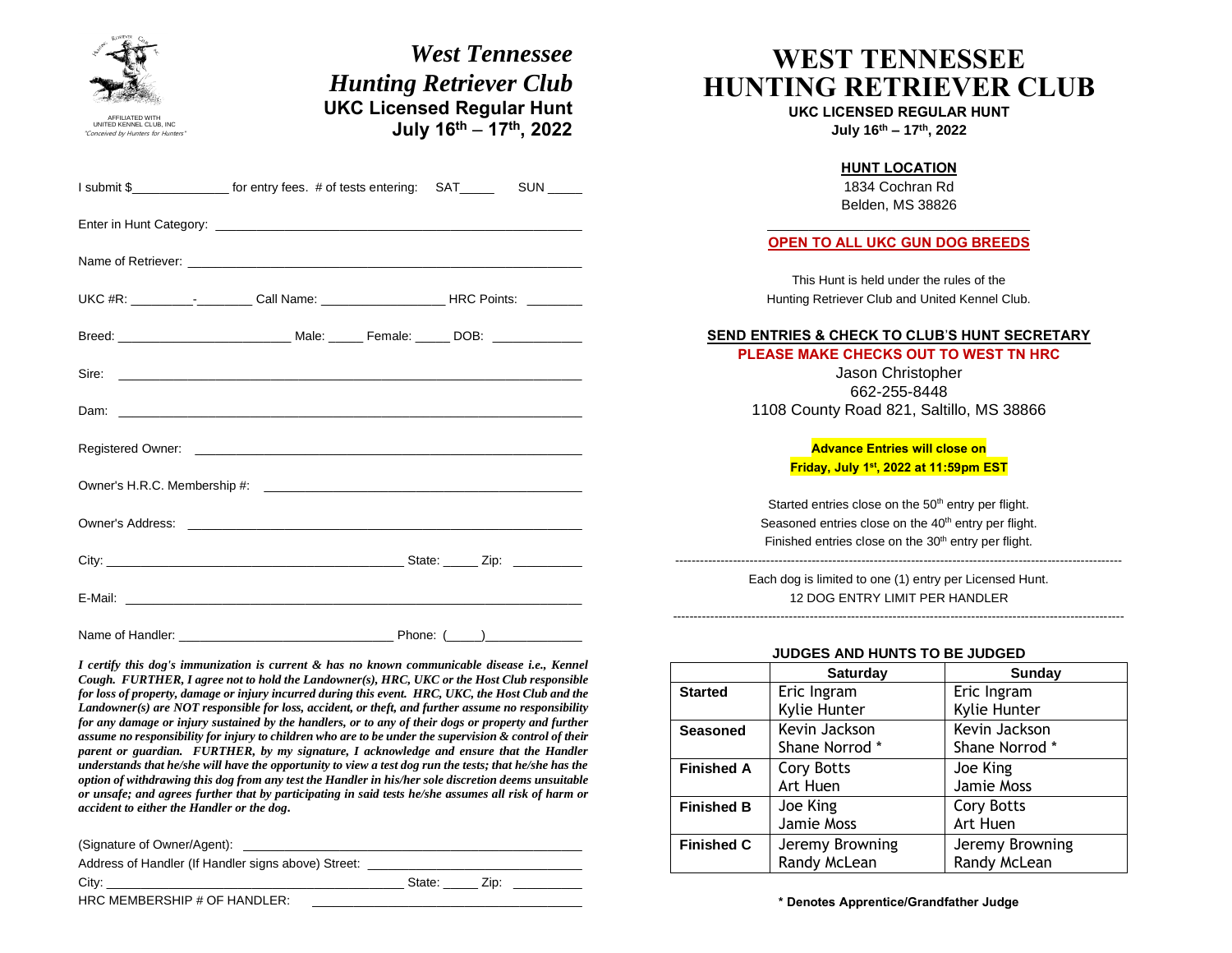#### **HUNT SCHEDULE & ENTRY FEES**

Tests start at 6:00 AM

| Started  | \$80  |
|----------|-------|
| Seasoned | \$90  |
| Finished | \$100 |

Add \$5 for each entry for NON-UKC Registered Dogs Registration number MUST be provided. Add \$5 for EACH Seasoned/Finished/Upland entry of dogs Whose owners are NOT HRC members.

## **COURSES**

Ducks will be used in all Hunts. Clothing worn in retrieving hunt tests by judges, hunt marshals, gunners and

handlers must be full camouflage per the Clothing Policy stated in the current HRC Rulebook. Bring knee/hip waders for Seasoned & Finished.

#### **PRIZES to UKC Registered Dogs**

(and dogs registered with UKC within 60 days of this event) United Kennel Club Championship Points 5 UKC Championship points for Started 10 UKC Championship points for Seasoned 15 UKC Championship points for Finished Rosette Ribbons in all Categories

#### **MOTEL ACCOMMODATIONS**

Comfort Inn and Suites 1064 Cater Cove Tupelo, MS 38804

#### **MEALS**

Big Rs Drive In

#### **HUNT SECRETARY**

Jason Christopher 662-255-8448

#### **HUNT CHAIRPERSON**

Tyler Patterson 662-297-6083

### **HUNT COMMITTEE**

Tyler Patterson Jimmy Rodgers Scott Greer Brett Copeland Adam Essary

## **SCRATCHES**

Scratches require veterinarian's certificate. (Illness, Injury or Bitch in Season)

## **OFFICIAL GUNNER**

Adam Essary

## **GAME STEWARD**

Tyler Patterson

## **HUNT VETERINARIAN**

Dr Lee Payne Oxford Animal Clinic 2008 Harris Dr, Oxford, MS 38655 662-234-8022

*Hunting Retriever Club, Inc. complies with Americans with [Disabilities](https://www.ada.gov/ada_intro.htm) Act. If you require an accommodation, please contact the Hunt Secretary for this club's hunt test.*

## **REMEMBER GUN SAFETY & SPORTSMANSHIP**